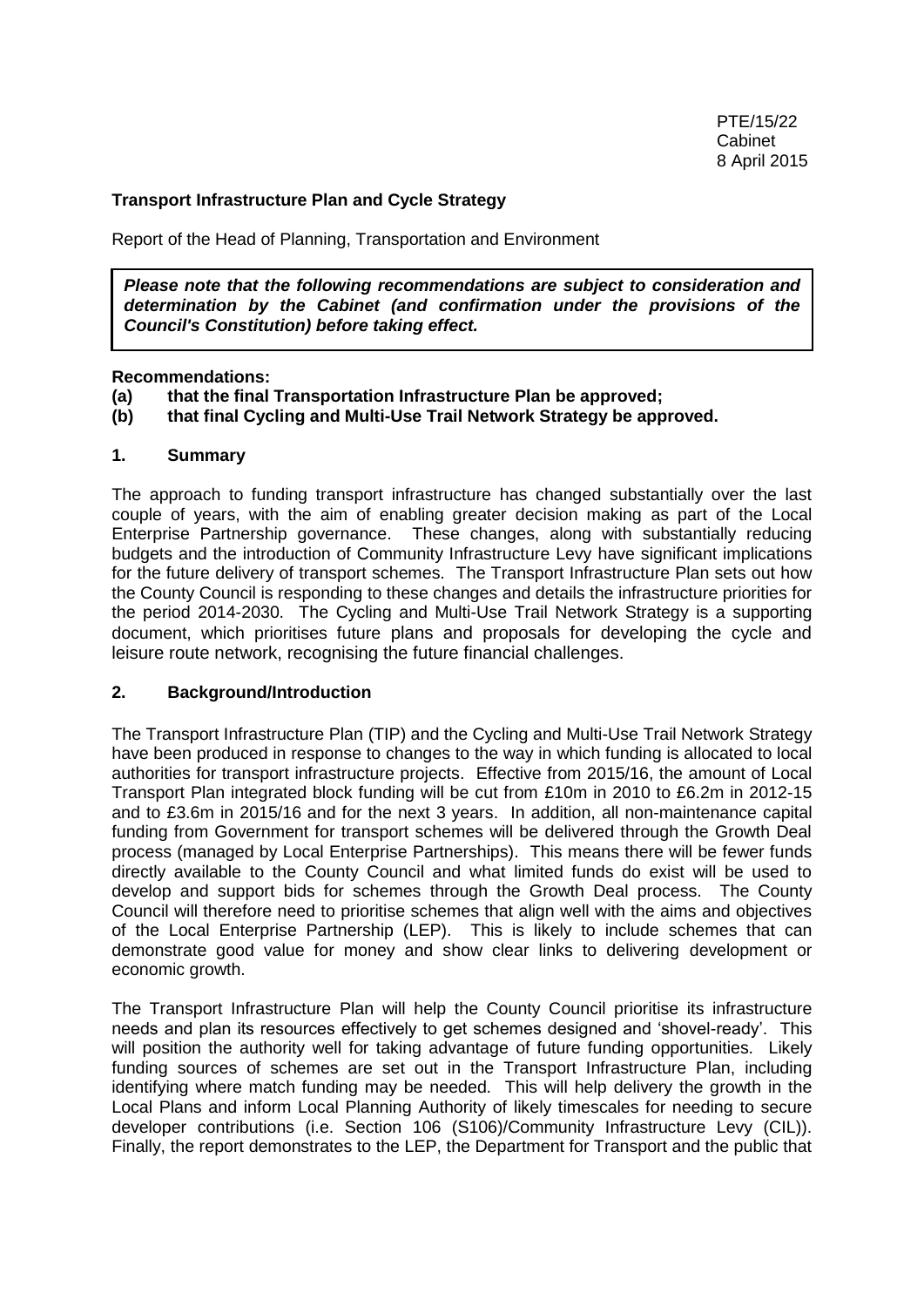Devon County Council has a plan in place to support future delivery of transport infrastructure.

### **3. Proposal**

### **Transport Infrastructure Plan**

The Transport Infrastructure Plan sets out planned investment in transport infrastructure across Devon covering the period 2014 to 2030. It complements the Local Transport Plan 2011-2026 which sets out the transport strategy for the county and the detailed infrastructure delivery plans, which have been produced to support development as set out in Local Plans/Core Strategies.

The key purpose of the document is to set out planned delivery of infrastructure over the next fifteen years, concentrating on those schemes that deliver economic growth. The plan will quide the focus and prioritisation of resources within the authority and provide longer term clarity on the county's future transport infrastructure delivery. It is recognised that new funding initiatives and opportunities are likely to be created by changes in Government policy in the period to 2030. This will influence how schemes will be funded and when they will be delivered. There will also be a need to add new schemes to the TIP, for instance, improvement works that come out of the A30/A303 and A361 studies. In order to be responsive to these changes, the TIP will be a 'living document' and will need updating periodically. It is recommended that this occurs as necessary and is reported to a future Cabinet meeting.

The document explains the financial and policy context, including the changes that have occurred in recent years. The report is structured by geographic area, focused around the major growth areas around the county, as detailed below.

- **•** Exeter and East Devon Growth Point
- Barnstaple and Bideford Area
- Newton Abbot Area
- Plymouth Area
- Tiverton and Cullompton Area
- Rest of County

It also includes infrastructure schemes considered vital to connect the county to key markets in London and the rest of the UK. A copy of the recommended Transport Infrastructure Plan is included at Appendix I. This document was discussed at Place Scrutiny in January 2015.

#### **Cycling and Multi-Use Trail Network Strategy**

Given the changes to the government funding detailed above, it will be increasingly difficult for local authorities to secure or make a strong case for smaller scale schemes, including walking and cycling projects. The exception may be cycle schemes that relate well to specific developments, and are able to evidence that they are necessary in delivering sustainable housing and jobs or growth to the economy. These would be delivered as part of the development management process.

The County Council will continue to be proactive in its pursuit of cycle infrastructure; however, it will need to be more targeted and selective about which projects it invests its design resources in. The lack of funding directly available to the County Council means that it will need to identify a range of funding sources that will help deliver the county's strategic priorities. This will include preparing bids through the LEP Growth Deal process, other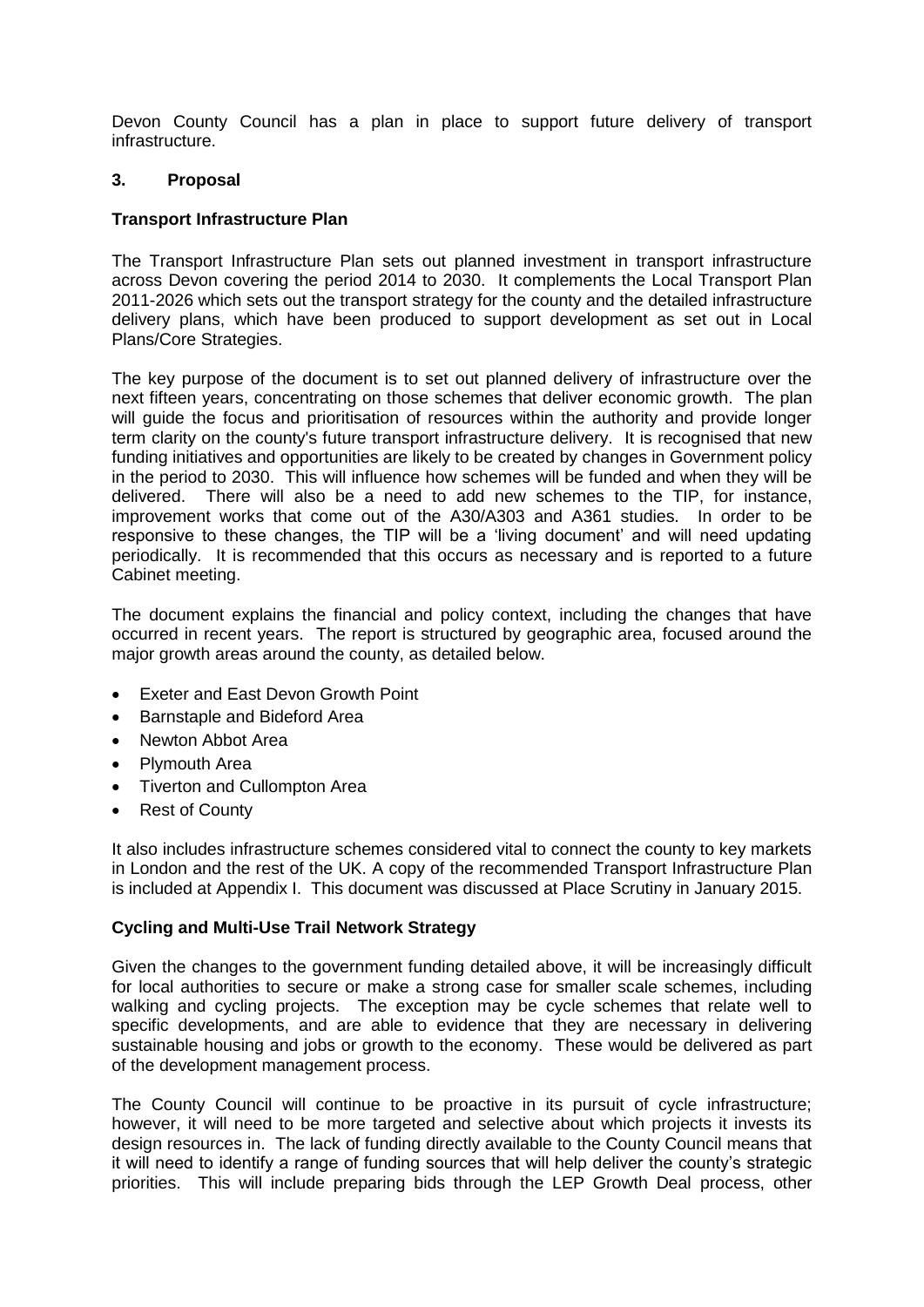government funded bids and ensuring that cycle schemes are included in Local Planning Authority infrastructure delivery plans so that developer contributions (S106/CIL) can be secured.

The following aims and objectives have been proposed, which reflect the changing financial context and the pressures it will put on future funding of cycle schemes across the county:

- Showcase Exeter, Newton Abbot and Barnstaple as premier cycling towns
- to provide a healthy, more efficient alternative to travelling by car for a proportion of journeys – cyclists will be able to avoid congestion and benefit from a number of traffic-free cycle routes in the urban areas.
- Invest in Devon's leisure routes and trails
- to secure transitional economic and health benefits in rural Devon by increasing peoples' access to Devon's impressive countryside and heritage, and providing linkages with rural towns and villages.
- Influence the planning process to enable cycle aspirations in market and coastal towns to be delivered
- to ensure that cycle schemes are included in Local Plan infrastructure delivery plans so that developer contributions can be secured and new developments designed to create attractive walking and cycling environments.

A copy of the draft Cycling and Multi-Use Trail Network Strategy is included within Appendix II. This document was discussed at Place Scrutiny Committee in September 2014.

# **4. Consultations/Representations/Technical Data**

Schemes have been subject to consultation through either the Local Planning Authority Local Plan or County Council Local Transport Plan process. Where schemes are in early design stages they will be subject to future consultation.

## **5. Financial Considerations**

For the purpose of this report, there are no commitments or financial considerations to report.

## **6. Environmental Impact Considerations**

Individual schemes will have been, or will be subject to, environmental surveys and mitigation (if appropriate) through the design and planning process. Cycle and Multi-Use Trail schemes are aimed at encouraging people to seek more active, healthier pursuits and rely less on the private car for travel, which may have slight carbon benefits.

## **7. Equality Considerations**

Where relevant to the decision, the Equality Act 2010 Public Sector Equality Duty requires decision makers to give due regard to the need to:

- eliminate discrimination, harassment, victimisation and any other prohibited conduct;
- advance equality by encouraging participation, removing disadvantage, taking account of disabilities and meeting people's needs; and
- foster good relations between people by tackling prejudice and promoting understanding.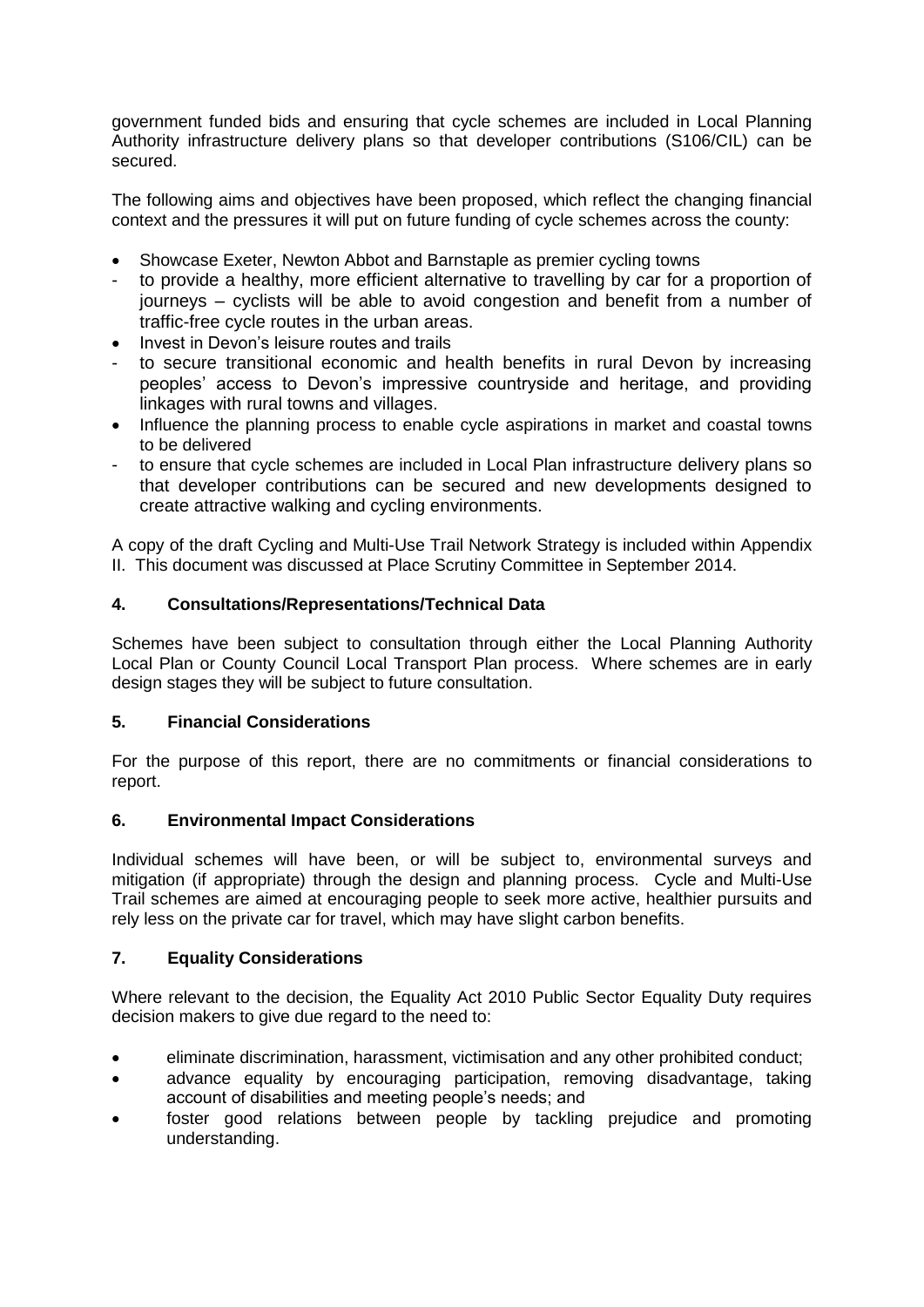The equality impacts of the documents are covered by the Local Transport Plan and each scheme will be subject to an individual impact assessment.

## **8. Legal Considerations**

There are no specific legal considerations arising from this report. Specific considerations arising from individual schemes will be reported as part of the scheme approval process.

## **9. Risk Management Considerations**

This policy/proposal has been assessed and all necessary safeguards or actions have been taken/included to safeguard the Council's position.

Financial and project management systems are in place to manage programme management risks within and across financial years. Proposals for external funding are assessed for risks associated with match funding requirements and increases in scheme costs.

Risks associated with individual schemes will be considered in more detail within the relevant Cabinet or HATOC reports at the appropriate time.

### **10. Public Health Impact**

The documents support economic growth, including new housing and employment which are important contributors to public health. A number of schemes involve supporting active, healthier modes of travel, which help achieve public health outcomes.

### **11. Reason for Recommendation/Conclusion**

The Transport Infrastructure Plan and Cycling and Multi-Use Trail Network Strategy have been prepared in response to the changing financial landscape. They show a commitment to Government that Devon County Council has a plan that is complementary to the Local Transport Plan, Local Planning Authority Local Plans and the LEP Strategic Economic Plan. By having a clear forward pipeline of schemes, it allows internal resources to be prioritised and workloads better managed and it allows Local Planning Authority to understand when local contributions (CIL/S106) may be required. Importantly, it can explain to our customers the changing financial context and give clarity on the County Council's future transport infrastructure priorities.

> Dave Black Head of Planning, Transportation and Environment

#### **Electoral Divisions: All**

Cabinet Member for Economy, Growth and Cabinet Liaison for Exeter: Councillor Andrew Leadbetter

[Cabinet Member for Highway Management and Flood Prevention:](https://new.devon.gov.uk/democracy/councillor/role/cabinet-member-for-highway-management-and-flood-prevention/) Councillor Stuart Hughes

*Strategic Director, Place: Heather Barnes*